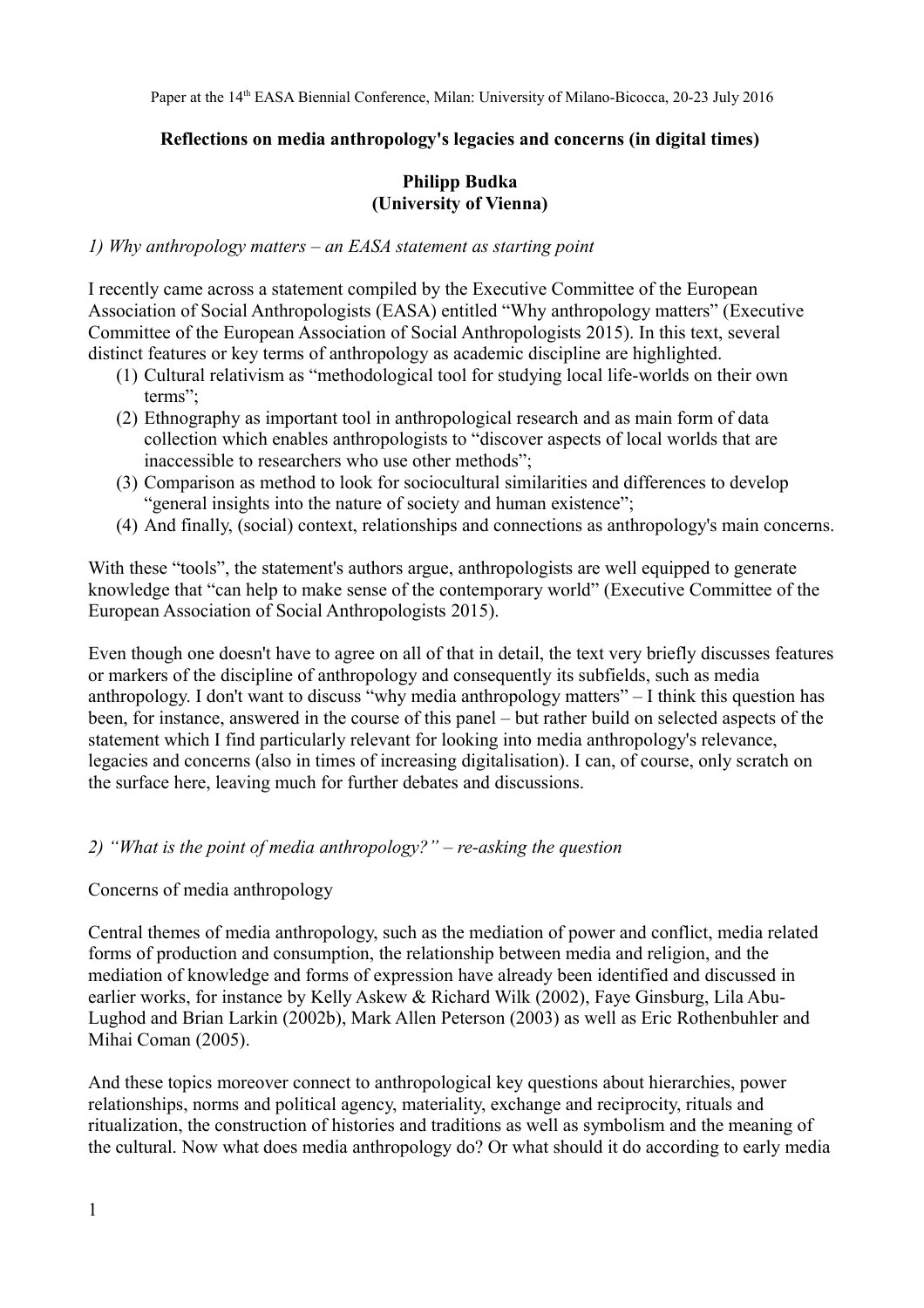## anthropologists?

Eric Rothenbuhler and Mihai Coman (Coman & Rothenbuhler 2005, Rothenbuhler & Coman 2005) discuss in the introductory chapter of their interdisciplinary reader what they call the "promise of media anthropology". They argue that media anthropology "prepares media studies for more complete engagement with the symbolic construction of reality and the fundamental importance of symbolic structures, myth, and ritual in everyday life" (Coman & Rothenbuhler 2005: 1).

What anthropology can contribute to the interdisciplinary field of media studies is the method and idea of ethnography as well as concepts widely used in anthropology such as culture, ritual, religion, performance or myth. One of the promises of media anthropology is thus the exploration of new application areas for these concepts and methods which have been part and parcel of anthropology for more than 100 years.

In her contribution to Rothenbuhler and Coman's volume, Faye Ginsburg (2005: 17) reminds us that "for many years, mass media were seen as almost a taboo topic for anthropology". Through the global diffusion of media technologies and the growing importance of mass media in people's everyday life, anthropologists began to study the production, circulation and consumption of media. In doing so, anthropologists have been particularly interested in the "mediation and expression of social processes and cultural meaning" (Ginsburg 2005: 17).

In employing ethnographic research, anthropologists, according to Ginsburg (2005: 20), understand media as "cultural artifacts enmeshed in daily lives". And it is media anthropology's task to investigate how this new "contemporary cultural force" engage with sociocultural processes such as the circulation of public culture, commercialisation, nation building or identity production by drawing particular attention to "how those processes are being localized".

Elsewhere, Faye Ginsburg, Lila Abu-Lughod and Brian Larkin (2002a: 3) argue that anthropology situates media as a social practice within "shifting political and cultural frames" looking for "how media enable or challenge the workings of power and the potential of activism; the enforcement of inequality and the sources of imagination; and the impact of technologies on the production of individual and collective identities". Media constitute thus different social fields for anthropological research.

Media anthropology's models, Ginsburg, Abu-Lughod and Larkin (2002a: 23) suggest, "must allow for the simultaneity of hegemonic and anti-hegemonic effects as we [anthropologists] examine how "technologies of power" are created and contested within intimate institutional cultures, shaped by ideologies ranging from public services, to audience appeal, to aesthetics, to political empowerment".

In another introduction to one of the first media anthropology volumes, Kelly Askew (2002: 1) states that the volume's aim is to "engage readers in an anthropological critique of how mass media are employed to represent and construct cultures, both Western and non-Western". And she continues that media anthropology contains "ethnographically informed, historically grounded, and context-sensitive analyses of the ways in which people use and make sense of media technologies" (Askew 2002: 3).

So what is the point of media anthropology?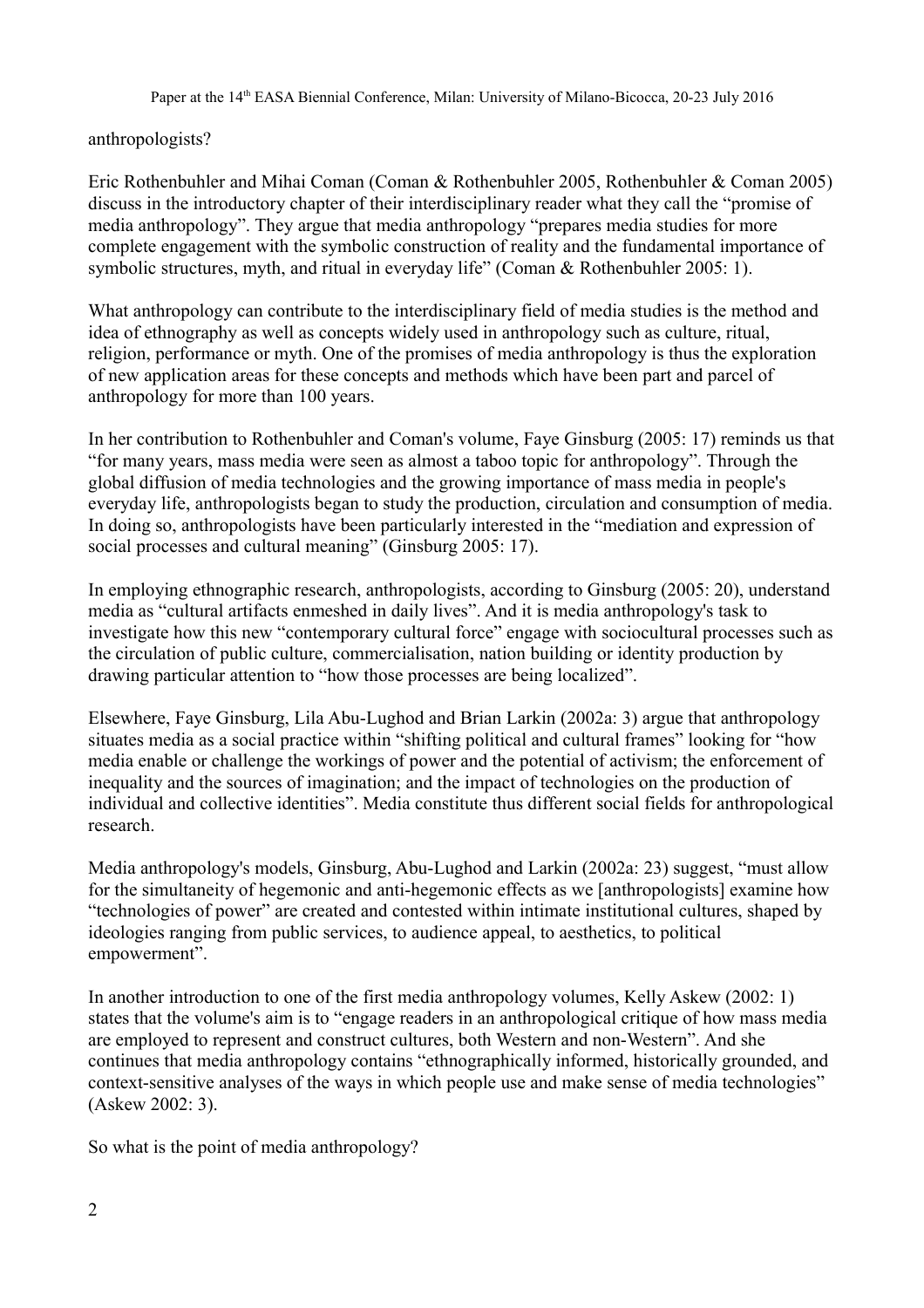Under this title John Postill and Mark Allen Peterson (2009) exchanged ideas in the journal *Social Anthropology* about what anthropology can hope to contribute to the interdisciplinary field of media and communication studies. Postill summarises that according to Peterson (2003) media anthropology has three main contributions to make: that is (1) ethnography, (2) the de-centring of "the West" and (3) alternative theoretical concepts and approaches. But for Postill there is one crucial dimension missing: history. And this is because most media anthropology projects focus primarily on contemporary societies through ethnographic fieldwork associating thus media anthropology with media ethnography. But "media anthropology is *not* media ethnography", as Postill (Postill & Peterson 2009: 335) puts it by adapting Ingold's argument. He concludes that the strengthening of media historical research can contribute to the comparative study of media phenomena in an anthropology of media.

In his response to Postill's statement, Peterson argues that ethnography continues to be "the most common feature" of anthropological research in media (Postill & Peterson 2009: 339) and, by following Geertz, that anthropology is in the end what anthropologists do.

He then concludes that "the point of media anthropology is to broaden and deepen our understandings of human engagements with media through the application of the anthropological perspective – broadly comparative, holistic in its approach to complexity, ethnographically empirical, aware of historical contingency and relativistic" (Postill & Peterson 2009: 339). And Peterson continues that there is a connection between the understanding and conceptualisation of "media" and the field of media anthropology: "policing the boundaries of what constitutes 'media' is as fraught as the problem of locating the boundaries of anthropology in this work we're calling 'media anthropology'" (Postill & Peterson 2009: 343).

## Medium, media, mediation

I don't want to go into more details in the discussion of what constitutes "media" or what a "medium" is. However, in anthropology the concepts and conceptualisations of "media" and "medium" are usually broader, more open and inclusive than in other disciplines engaged in the interdisciplinary study of media and communication. Thus media related research questions in anthropology are usually not necessarily built upon a distinct definition or classification of the concept.

Anthropologists are rather interested in processes of mediation or mediatisation which can, of course, also relate to questions of media definition and constitution (Boyer 2012, Eisenlohr 2011, Mazzarella 2004, Meyer 2011).

Patrick Eisenlohr (2011) and Birgit Meyer (2011), for instance, investigate the disappearing of media in the process of mediation and in the context of religious practices. This dissolving of a medium during the act of – in this case religious – mediation, its withdrawal from human perception is, according to Eisenlohr (2011: 44), "central to the definition of what constitutes a medium".

In addition, Meyer (2011: 32) states that the "presence" and the "disappearance" of media in practices of mediation "is socially produced and depends on authorised perspectives of what media are and do, or are not supposed to do". Meyer (2011: 27) argues further that what a medium is can only be identified by adopting a viewpoint outside of its "semiotic ideology". To accomplish just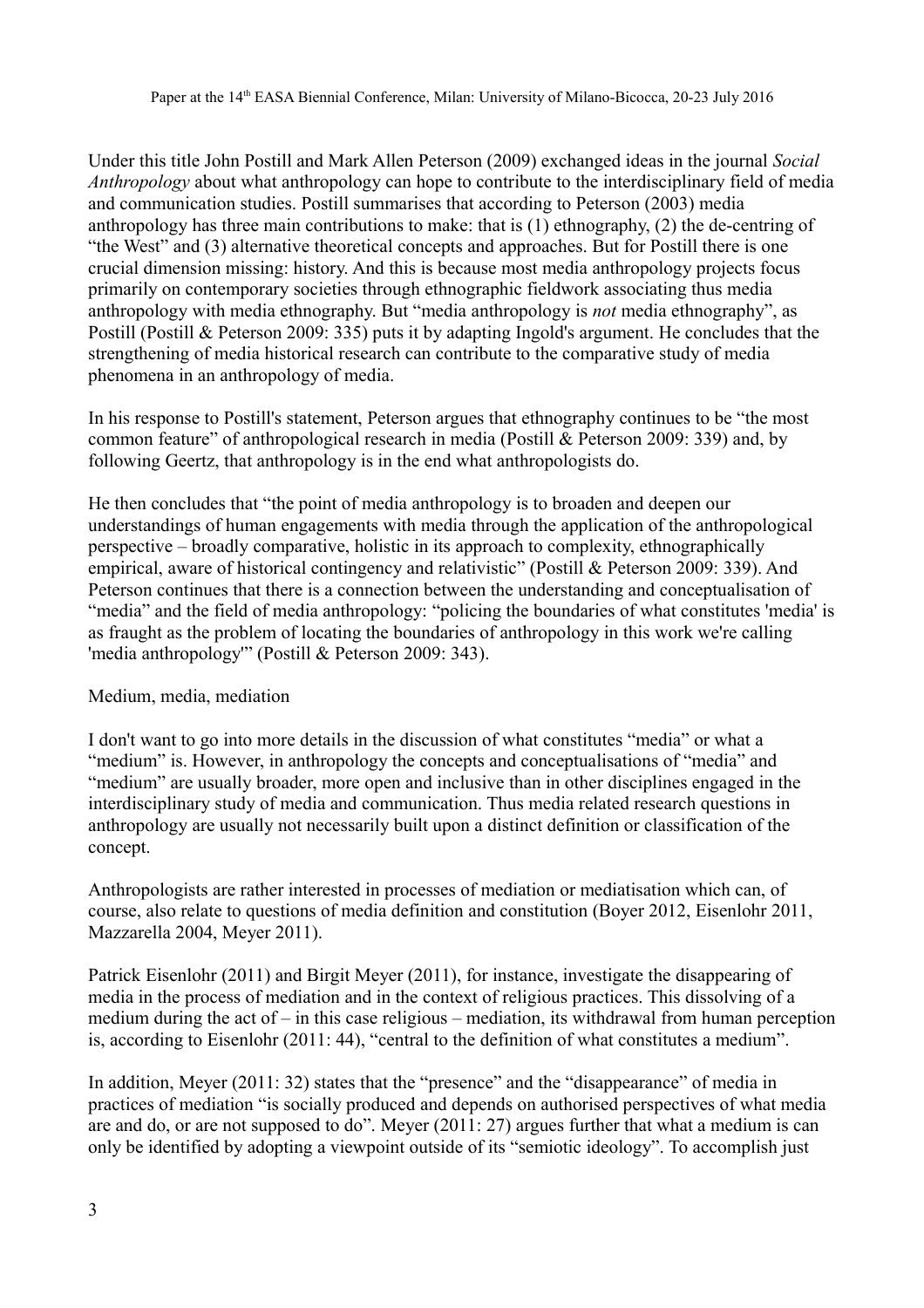that, it is necessary to place the paradox of mediation and immediacy in the centre of the research.

Dominic Boyer (2012: 383) identifies a "productive" tension within media anthropology between research projects focusing on the technological and representational aspects of media and what he calls "processes of social mediation". While mediation raises questions about media conceptualisation, it also opens the possibility to connect research about infrastructure, migration, finance, etc. as mediated practices and processes with research about communication media "under the rubric of a broader *anthropology of mediation*" (Boyer 2012: 384). Media anthropological research could thus be connected more closely with long-standing anthropological research, counteracting subdisciplinary tendencies of fragmentation.

Boyer (2012) further reminds us that media anthropological research has been changing in close connection to changes in media environments and media landscapes. Digital media technologies, for instance, changed the conceptualisations of media producers and media consumers/recipients and their relations. Resilient anthropological concepts such as "sharing", "exchange" or "circulation" regain importance in the media anthropological analysis of digital culture and economy.

I leave the question if an "anthropology of mediation" hold the potential to integrate related subfields or "subdisciplines" such as media anthropology, digital anthropology and visual anthropology for further discussions and concentrate in the last part of my paper on two key features of anthropology and consequently media anthropology: ethnography and context.

## *3) Ethnography and context – reflections on two key features of (media) anthropology*

One could summarise in a rather generalizing manner that media anthropology is ethnographically investigating the mediation of (human) communication that is enabled by technologies in different sociocultural contexts and under specific historical, political and economic conditions. Let me briefly reflect on ethnography and context.

## Ethnography

In anthropology, ethnography refers to the research process during which empirical data – usually to describe sociocultural phenomena – are collected in the field and analysed. This process not only has a methodological aspect in deploying different research techniques, such as participant observation or interviews, but also a theoretical one, as theories and theoretical concepts shape ethnography.

In recognizing ethnography's processual character, different aspects come into play.

- (1) Considering the historical context within which "the cultural" is (re)constructed and generated leads to the rejection of the illusion of cultural entities as monolithic and static cultures (Hastrup & Olwig 1997: 9).
- (2) "Local culture" is not necessarily constructed and defined by "the locals", but in relation, under the influence, and sometimes in opposition to centres of power and their representatives.
- (3) As cultural producers, people are not only aware of specific political and economic conditions, they sometimes intend to challenge those through activist practices (Coleman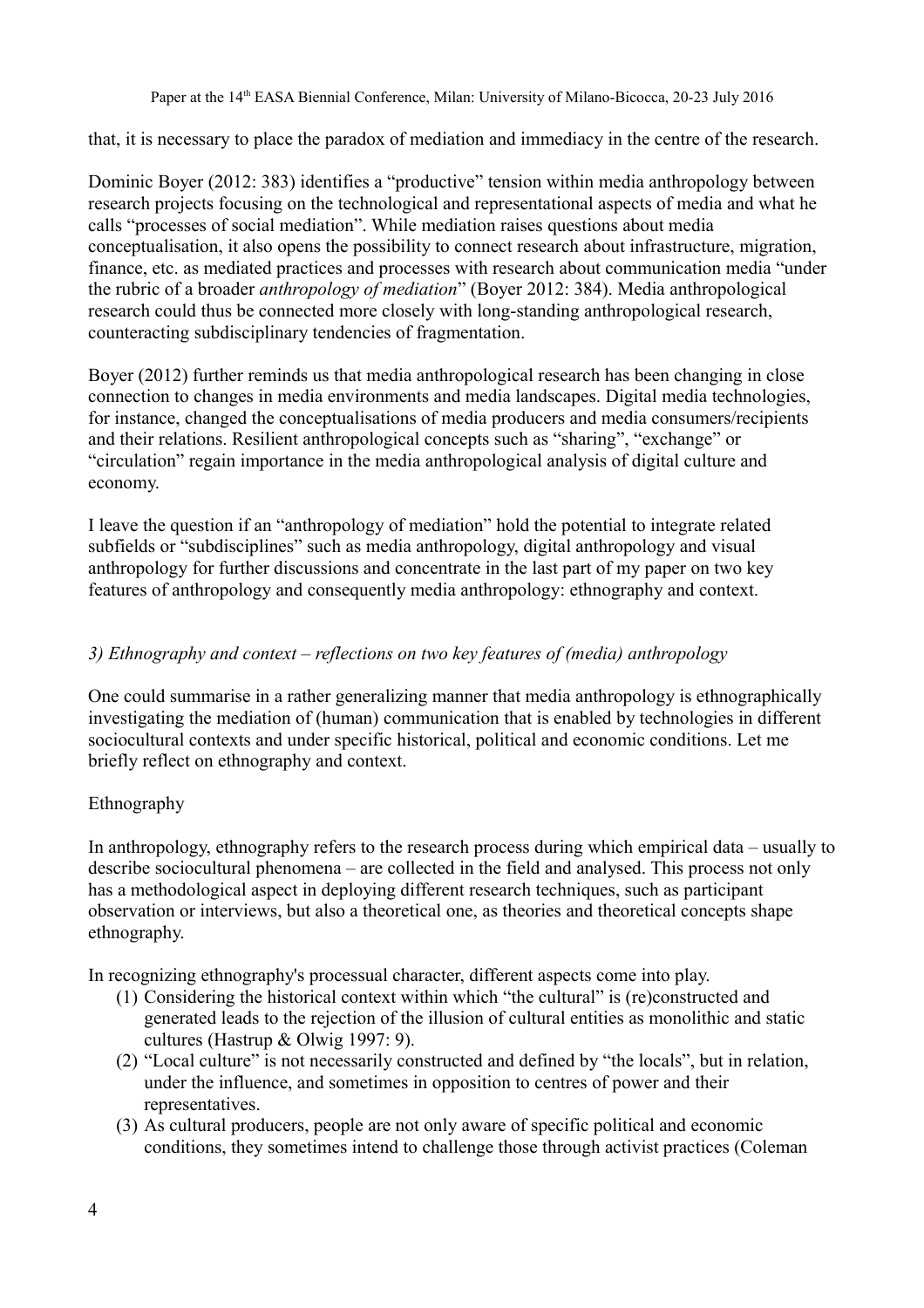2010, Ginsburg et al. 2002b).

(4) Research partners' reflexivity in respect to the representation of their culture and cultural practices has become an eminent issue in ethnographic research.

Tim Ingold (2014: 383) declares that ethnography has become such an overused term that it has lost much of its meaning. He identifies a conflation of ethnography with fieldwork and therefore pleads for a return to and the strengthening of participant observation as the "way of working" in anthropology (Ingold 2014: 386-87). Moreover, he sees no connection between ethnography and theory and therefore concludes that dropping both would result "in an undivided, interstitial field of *anthropology*" (Ingold 2014: 393).

With Laura Nader (2011), I argue that understanding ethnography (also) as theory can be quite beneficial, particularly for an interdisciplinary field such as media anthropology. Nader (2011) simply defines theory as an analysis of facts in relation to one another. Ethnography, she explaines, is not only a description in context, but a theoretical endeavour of describing (sociocultural) facts. Therefore, ethnography can be understood as "a theory of description" (Nader 2011: 211).

This conceptualisation of ethnography as theory includes several important aspects.

- (1) Cultures are interconnected, not isolated or fragmented, and therefore should be studies as whole systems. This idea of holism has its limitations and should rather be understood as a target to aim for.
- (2) Participant observation as "a practice in defamiliarization" and the "key operational phrase" in ethnography has been constantly combined with shifting theoretical frameworks (Nader 2011: 212-13). This implies that ethnography – as research practice or approach – has always been open to innovation and change.
- (3) The relationship between ethnographer/theory/science and informant/knowledge/life-worlds, between "us" and "them" has been continuously reflected upon in ethnography. This contributes to the rejection of simplifying dichotomies as well as to the understanding of cultural constraints.
- (4) The world is changing and so are people. Processes of globalisation and technological development have affected all cultures and societies and have been increasingly changing relationships between ethnographer, people, localities, fields and technologies.

## Context

Context as "an aid to interpretation" (Strathern 2002: 302) particularly in social science research is closely related to ethnography, as for instance Marilyn Strathern (2002: 303) points out: "contexts are regarded as piling one layer of understanding, which should thus become deeper, richer; one tool of this deepening process is research through ethnography". Referring to Markus Schlecker and Eric Hirsch's (2001: 76) discussion of the "crisis of context" in ethnographic research in media and cultural studies as well as science and technology studies, Strathern (2002: 303) underlines their argument that contexts, while generating new data, at the same time "point to yet more possibilities for contextualization".

But more contextualisation, Schlecker and Hirsch (2001: 78) conclude, does not necessarily equal more knowledge. The multiplication of contexts, the problem of too many contexts, contributes rather to an increase of complexity. This is somehow ironic because according to Schlecker and Hirsch (2001: 70), ethnography's growing popularity in media and technology studies is a response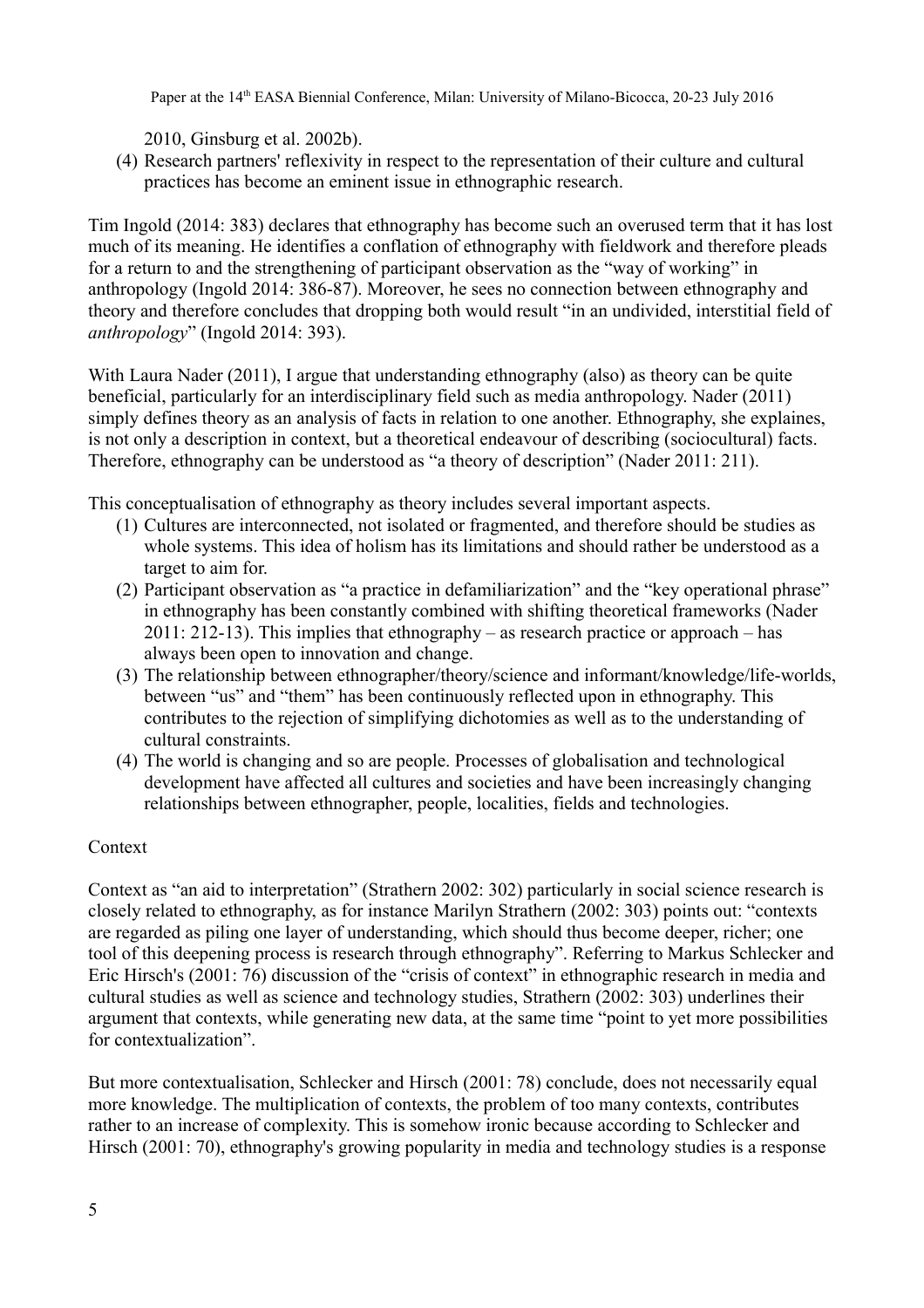to the problem of increasing complexity in these fields of research. The underlying problem here, Strathern (2002) argues, is to understand context as being including or encompassing. With Schlecker and Hirsch (2001), Strathern proposes to understand and adopt ethnography in an inclusive rather than an exclusive manner.

Like people's behaviour in society, Strathern (2002) states further, ethnography tolerates disconnections and loose ends. Ethnography "throws up the unplanned, the counter-intuitive, the unpredictable" (Strathern 2002: 309). And this is done by ethnography's ability to detect "people's activities and narratives as *they* cross domains" and by that unpacking "the heterogeneous social worlds people pile up for themselves" (Strathern 2002: 309). Instead of analysing differences or similarities between contexts, an intensive mode of ethnography tracks people while traversing contexts.

# References

Askew, K. 2002. Introduction. In K. Askew & R. Wilk (eds), The anthropology of media: A reader (pp. 1-13). Malden, MA: Blackwell.

Askew, K., Wilk, R. (eds). 2002. The anthropology of media: A reader. Malden, MA: Blackwell.

Boyer, D. 2012. From media anthropology to the anthropology of mediation. In R. Fardon, O. Harris, T. H. J. Marchand, C. Shore, V. Strang, R. Wilson & M. Nuttall (eds), The Sage Handbook of Social Anthropology (pp. 383-392). Thousand Oaks, CA: Sage.

Coleman, G. E. 2010. Ethnographic approaches to digital media. Annual Review of Anthropology 39: 1-19.

Coman, M, Rothenbuhler, E. W. 2005. The promise of media anthropology. In E. W. Rothenbuhler & M. Coman (eds), Media anthropology (pp. 1-11). Thousand Oaks, CA: Sage.

Eisenlohr, P. 2011. The anthropology of media and the question of ethnic and religious pluralism. Social Anthropology 19/1: 40-55.

Executive Committee of the European Association of Social Anthropologists 2015. Why anthropology matters. [https://easaonline.org/publications/policy/why\\_en.shtml](https://easaonline.org/publications/policy/why_en.shtml)

Ginsburg, F. 2005. Media anthropology: An introduction. In E. W. Rothenbuhler & M. Coman (eds), Media anthropology (pp. 17-25). Thousand Oaks, CA: Sage.

Ginsburg, F., Abu-Lughod, L., Larkin, B. 2002a. Introduction. In F. Ginsburg, L. Abu-Lughod, B. Larkin (eds), Media worlds: Anthropology on new terrain (pp. 1-36). Berkeley: University of California Press.

Ginsburg, F., Abu-Lughod, L., Larkin, B. (eds). 2002b. Media worlds: Anthropology on new terrain. Berkeley: University of California Press.

Hastrup, K., Olwig, K. F. 1997. Introduction. In K. F. Olwig & K. Hastrup (eds), Siting culture: The